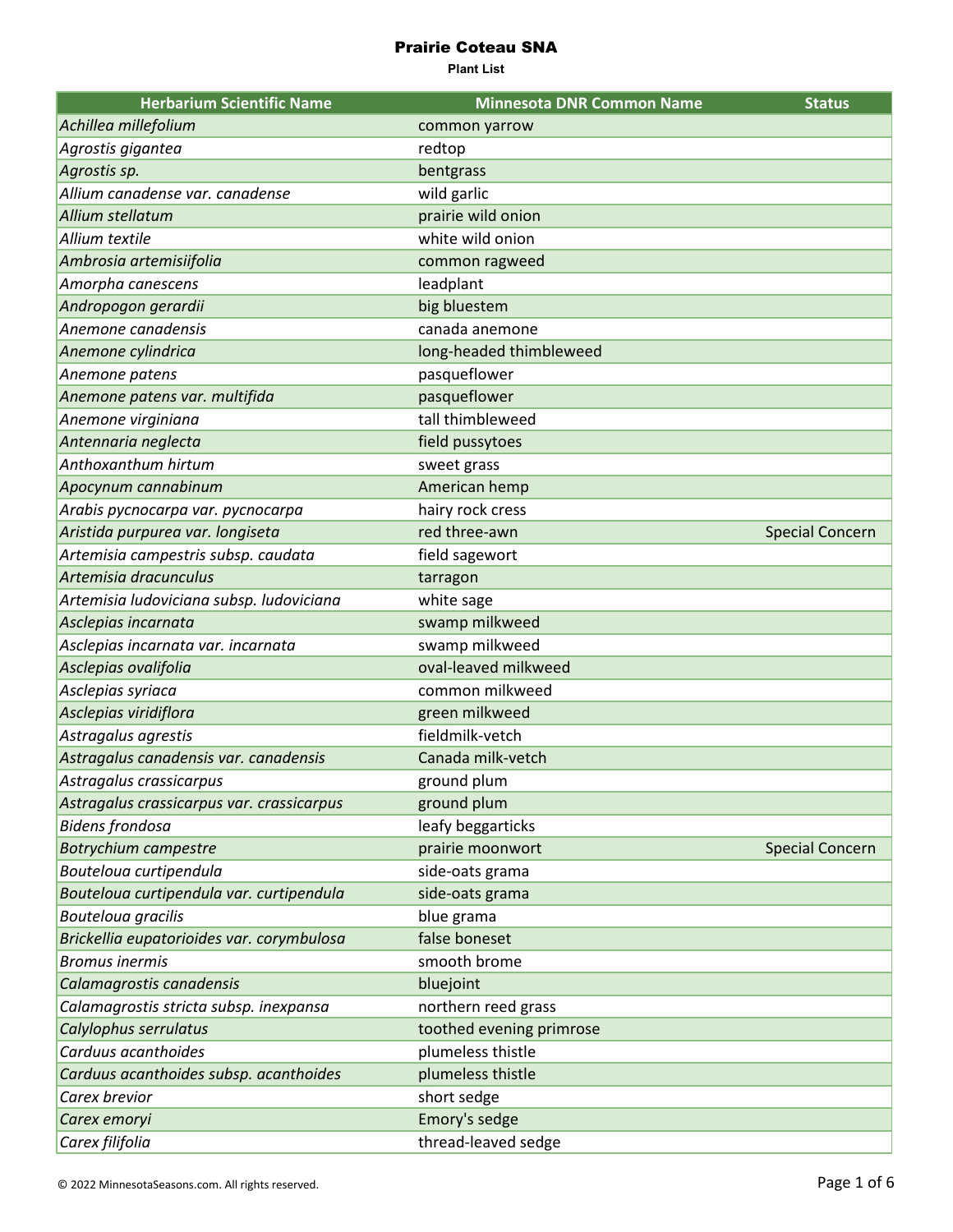| <b>Herbarium Scientific Name</b>            | <b>Minnesota DNR Common Name</b> | <b>Status</b>          |
|---------------------------------------------|----------------------------------|------------------------|
| Carex filifolia var. filifolia              | thread-leaved sedge              |                        |
| Carex granularis                            | granular sedge                   |                        |
| Carex inops subsp. heliophila               | sun-loving sedge                 |                        |
| Carex interior                              | interior sedge                   |                        |
| Carex meadii                                | Mead's sedge                     |                        |
| Carex pellita                               | woolly sedge                     |                        |
| Carex sartwellii                            | Sartwell's sedge                 |                        |
| Carex stricta                               | tussock sedge                    |                        |
| Carex tetanica                              | rigid sedge                      |                        |
| Carex vulpinoidea                           | fox sedge                        |                        |
| Castilleja sessiliflora                     | downy paintbrush                 |                        |
| Cerastium arvense                           | field chickweed                  |                        |
| Cicuta maculata                             | spotted water hemlock            |                        |
| Cicuta maculata var. maculata               | spotted water hemlock            |                        |
| Cirsium arvense                             | Canada thistle                   |                        |
| Cirsium flodmanii                           | Flodman's thistle                |                        |
| Comandra umbellata                          | bastard toadflax                 |                        |
| Comandra umbellata subsp. umbellata         | bastard toadflax                 |                        |
| Comandra umbellata var. umbellata           | bastard toadflax                 |                        |
| Conyza canadensis                           | horseweed                        |                        |
| Crepis runcinata subsp. runcinata           | incised hawk's beard             |                        |
| Cypripedium candidum                        | small white lady's slipper       | <b>Special Concern</b> |
| Dalea candida                               | white prairie clover             |                        |
| Dalea candida var. oligophylla              | western white prairie clover     | <b>Special Concern</b> |
| Dalea purpurea                              | purple prairie clover            |                        |
| Dalea purpurea var. purpurea                | purple prairie clover            |                        |
| Desmodium canadense                         | Canada tick trefoil              |                        |
| Dichanthelium leibergii                     | Leiberg's panic grass            |                        |
| Dichanthelium oligosanthes                  | Scribner's panic grass           |                        |
| Dichanthelium ovale                         | long-haired panic grass          |                        |
| Dichanthelium wilcoxianum                   | Wilcox's panic grass             |                        |
| Drymocallis arguta                          | tall cinquefoil                  |                        |
| Echinacea angustifolia                      | narrow-leaved purple coneflower  |                        |
| Eleocharis compressa                        | flattened spikerush              |                        |
| Eleocharis sp.                              | spikerush                        |                        |
| Elymus repens                               | quackgrass                       |                        |
| Elymus trachycaulus                         | slender wheatgrass               |                        |
| Elymus trachycaulus subsp. trachycaulus     | slender wheatgrass               |                        |
| Epilobium leptophyllum                      | linear-leaved willow herb        |                        |
| Equisetum laevigatum                        | smooth scouring rush             |                        |
| Erigeron philadelphicus var. philadelphicus | Philadelphia fleabane            |                        |
| Erigeron strigosus                          | daisy fleabane                   |                        |
| Erigeron strigosus var. strigosus           | daisy fleabane                   |                        |
| Eupatorium perfoliatum                      | common boneset                   |                        |
| Euthamia graminifolia                       | grass-leaved goldenrod           |                        |
| Eutrochium maculatum                        | spotted Joe pye weed             |                        |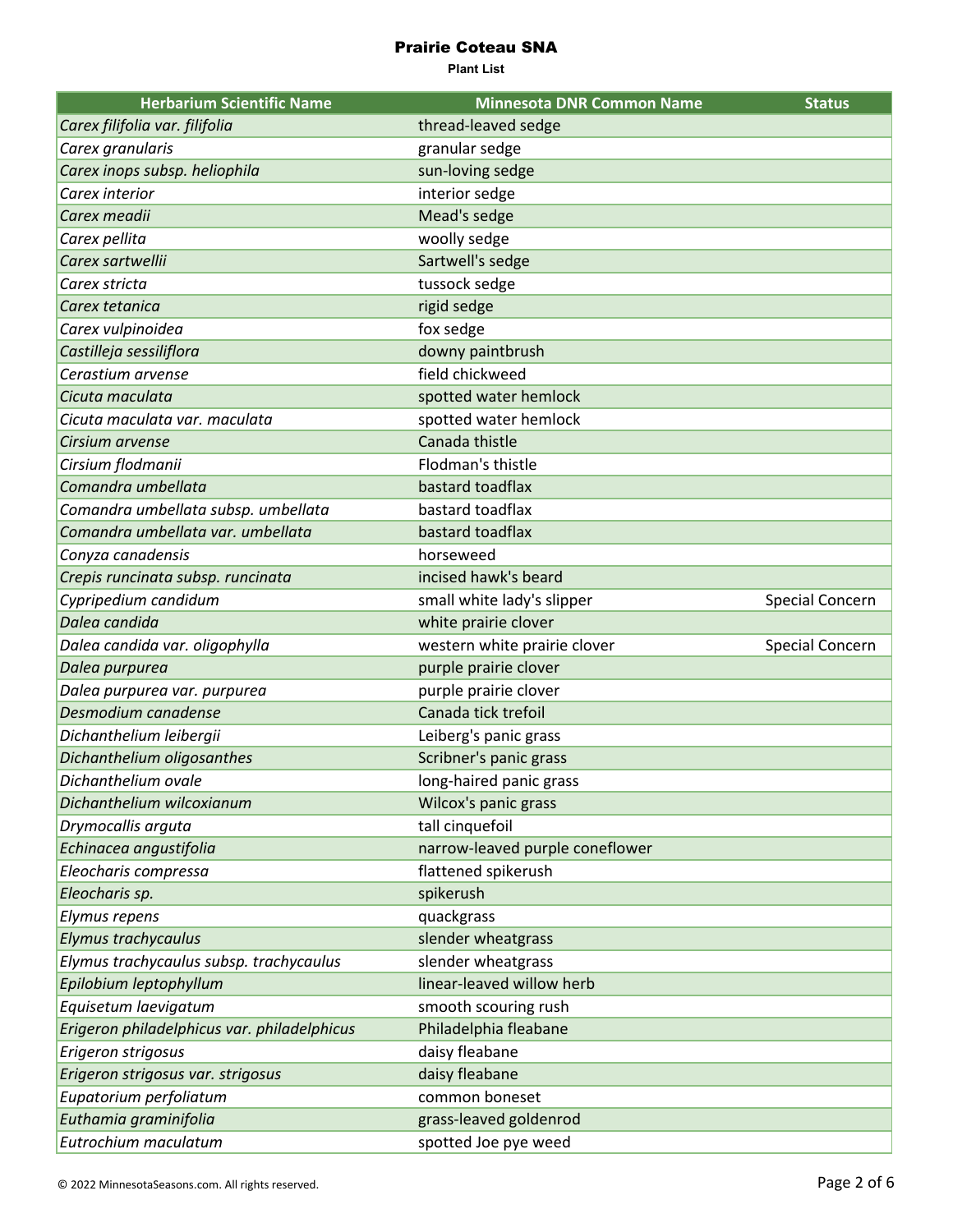| <b>Herbarium Scientific Name</b>          | <b>Minnesota DNR Common Name</b> | <b>Status</b> |
|-------------------------------------------|----------------------------------|---------------|
| Eutrochium maculatum var. bruneri         | spotted Joe pye weed             |               |
| Fallopia convolvulus                      | black-bindweed                   |               |
| Fragaria virginiana                       | common strawberry                |               |
| Gentiana andrewsii                        | bottle gentian                   |               |
| Gentiana puberulenta                      | downy gentian                    |               |
| Geum triflorum                            | prairie smoke                    |               |
| Geum triflorum var. triflorum             | prairie smoke                    |               |
| Glyceria grandis var. grandis             | tall manna grass                 |               |
| Glyceria striata                          | fowl manna grass                 |               |
| Hedeoma hispida                           | mock pennyroyal                  |               |
| Helenium autumnale                        | autumn sneezeweed                |               |
| Helianthus giganteus                      | giant sunflower                  |               |
| Helianthus grosseserratus                 | sawtooth sunflower               |               |
| Helianthus maximiliani                    | Maximilian's sunflower           |               |
| <b>Helianthus pauciflorus</b>             | stiff sunflower                  |               |
| Helianthus pauciflorus subsp. pauciflorus | stiff sunflower                  |               |
| Helianthus sp.                            | sunflower                        |               |
| Heliopsis helianthoides var. scabra       | ox-eye                           |               |
| Hesperostipa comata subsp. comata         | needle-and-thread grass          |               |
| Hesperostipa spartea                      | porcupine grass                  |               |
| Heterotheca villosa                       | hairy golden aster               |               |
| Heterotheca villosa var. villosa          | hairy golden aster               |               |
| Heuchera richardsonii                     | alumroot                         |               |
| Hordeum jubatum subsp. jubatum            | foxtail barley                   |               |
| Hypoxis hirsuta                           | yellow star-grass                |               |
| Juncus arcticus var. balticus             | baltic rush                      |               |
| Juncus dudleyi                            | Dudley's rush                    |               |
| Koeleria macrantha                        | junegrass                        |               |
| Lactuca floridana                         | Florida wild lettuce             | Historical    |
| Lathyrus palustris                        | marsh vetchling                  |               |
| Lathyrus venosus var. intonsus            | veiny pea                        |               |
| Lespedeza capitata                        | round-headed bush clover         |               |
| Liatris aspera                            | rough blazing star               |               |
| Liatris punctata var. punctata            | dotted blazing star              |               |
| Lilium philadelphicum                     | wood lily                        |               |
| Linum rigidum                             | stiff-stem yellow flax           |               |
| Linum rigidum var. rigidum                | stiff-stem yellow flax           |               |
| Linum sulcatum                            | grooved yellow flax              |               |
| Linum sulcatum var. sulcatum              | grooved yellow flax              |               |
| Lithospermum canescens                    | hoary puccoon                    |               |
| Lithospermum incisum                      | narrow-leaved puccoon            |               |
| Lobelia siphilitica                       | great lobelia                    |               |
| Lycopus americanus                        | cut-leaved bugleweed             |               |
| Lycopus asper                             | rough bugleweed                  |               |
| Lycopus uniflorus                         | northern bugleweed               |               |
| Lysimachia ciliata                        | fringed loosestrife              |               |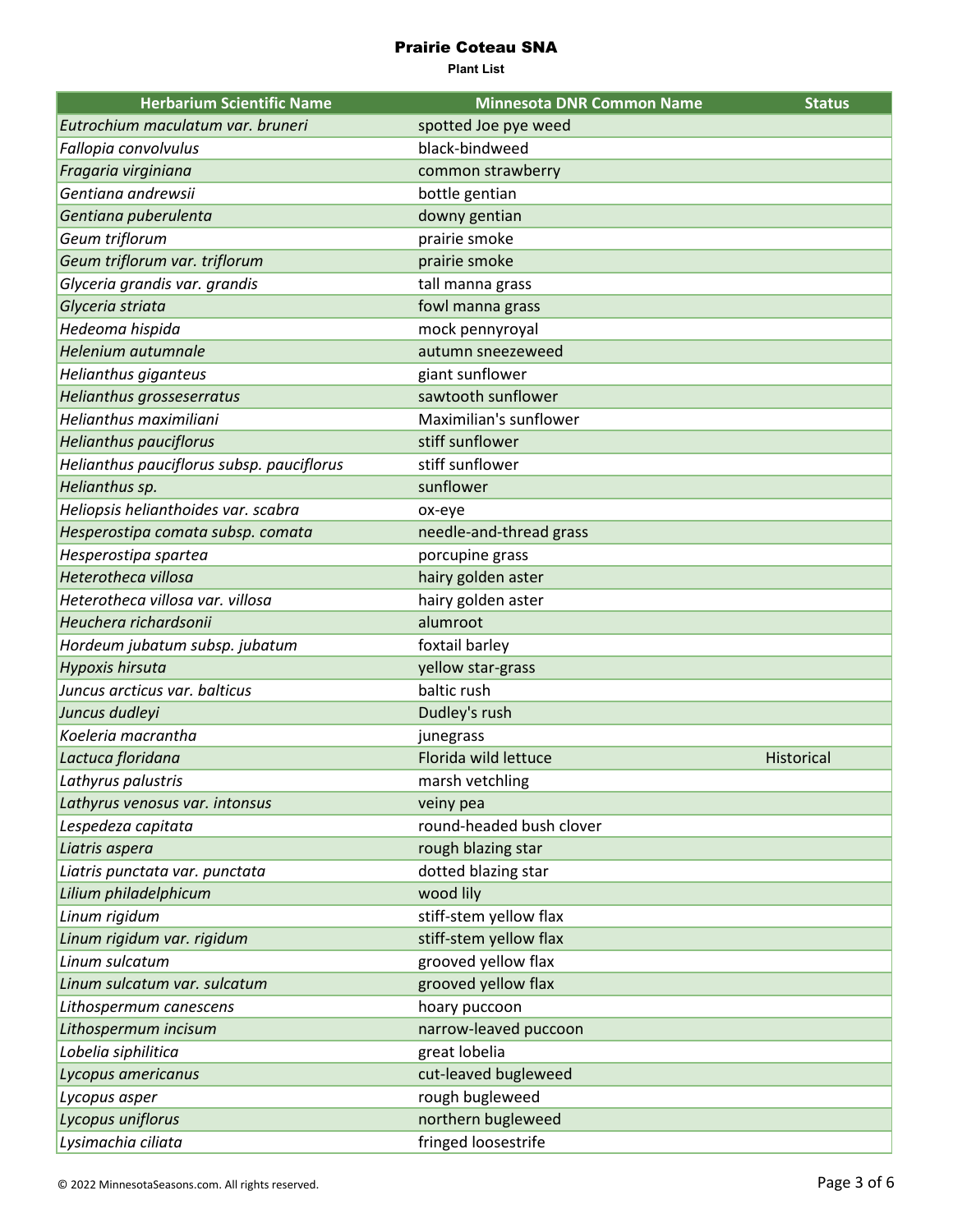| <b>Herbarium Scientific Name</b>        | <b>Minnesota DNR Common Name</b> | <b>Status</b> |
|-----------------------------------------|----------------------------------|---------------|
| Lysimachia quadriflora                  | prairie loosestrife              |               |
| Maianthemum stellatum                   | starry false Solomon's seal      |               |
| Medicago lupulina                       | black medick                     |               |
| Melilotus alba                          | white sweet clover               |               |
| Melilotus officinalis                   | yellow sweet clover              |               |
| Mentha arvensis var. canadensis         | common mint                      |               |
| Mirabilis albida                        | hairy four o'clock               |               |
| Mirabilis nyctaginea                    | heart-leaved four o'clock        |               |
| Monarda fistulosa                       | wild bergamot                    |               |
| Muhlenbergia cuspidata                  | Plains muhly                     |               |
| Nassella viridula                       | green needle grass               |               |
| Nothocalais cuspidata                   | prairie false dandelion          |               |
| Oenothera biennis                       | common evening primrose          |               |
| Onosmodium bejariense var. occidentale  | false gromwell                   |               |
| Onosmodium molle                        | false gromwell                   |               |
| Oxalis dillenii                         | southern wood sorrel             |               |
| Oxalis stricta                          | yellow wood sorrel               |               |
| Oxalis violacea                         | violet wood sorrel               |               |
| Oxytropis lambertii                     | Lambert's locoweed               |               |
| Oxytropis lambertii var. lambertii      | Lambert's locoweed               |               |
| Packera paupercula                      | balsam ragwort                   |               |
| Packera plattensis                      | prairie ragwort                  |               |
| Packera pseudaurea var. semicordata     | western heart-leaved groundsel   |               |
| Panicum virgatum                        | switchgrass                      |               |
| Pedicularis canadensis                  | wood betony                      |               |
| Pedicularis lanceolata                  | swamp lousewort                  |               |
| Pediomelum argophyllum                  | silverleaf scurfpea              |               |
| Pediomelum esculentum                   | prairie turnip                   |               |
| Persicaria amphibia                     | water smartweed                  |               |
| Phleum pratense subsp. pratense         | timothy                          |               |
| Phlox pilosa var. fulgida               | prairie phlox                    |               |
| Physalis heterophylla var. heterophylla | clammy ground cherry             |               |
| Physalis virginiana                     | Virginia ground cherry           |               |
| Platanthera aquilonis                   | northern green orchid            |               |
| Poa compressa                           | Canada bluegrass                 |               |
| Poa palustris                           | fowl bluegrass                   |               |
| Poa pratensis                           | Kentucky bluegrass               |               |
| Poa pratensis subsp. pratensis          | Kentucky bluegrass               |               |
| Potentilla anserina                     | silverweed                       |               |
| Potentilla anserina subsp. anserina     | silverweed                       |               |
| Potentilla argentea                     | silvery cinquefoil               |               |
| Potentilla arguta                       | tall cinquefoil                  |               |
| Potentilla norvegica                    | rough cinquefoil                 |               |
| Potentilla sp.                          | cinquefoil                       |               |
| Prunus pumila var. besseyi              | Bessey's plum                    |               |
| Ratibida columnifera                    | prairie coneflower               |               |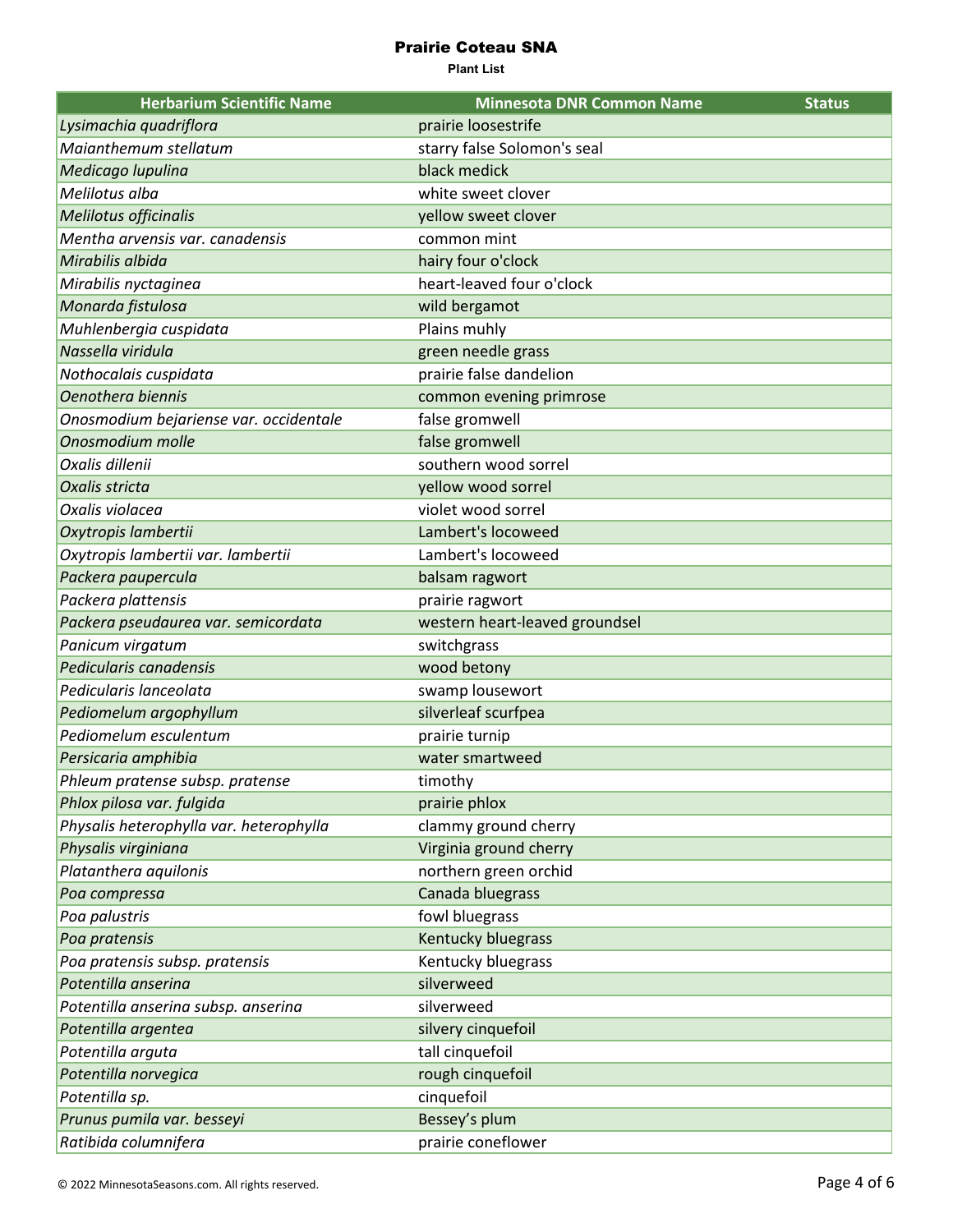| <b>Herbarium Scientific Name</b>            | <b>Minnesota DNR Common Name</b> | <b>Status</b> |
|---------------------------------------------|----------------------------------|---------------|
| Ratibida pinnata                            | gray-headed coneflower           |               |
| Rosa arkansana                              | prairie rose                     |               |
| Rumex britannica                            | great water dock                 |               |
| Salix sp.                                   | willow                           |               |
| Salsola tragus                              | <b>Russian thistle</b>           |               |
| Schizachyrium scoparium var. scoparium      | little bluestem                  |               |
| <b>Scirpus pallidus</b>                     | pale bulrush                     |               |
| Scutellaria galericulata                    | marsh skullcap                   |               |
| Silene antirrhina                           | sleepy catchfly                  |               |
| Sinapis arvensis                            | wild mustard                     |               |
| Solidago altissima subsp. gilvocanescens    | late goldenrod                   |               |
| Solidago canadensis                         | Canada goldenrod                 |               |
| Solidago canadensis var. canadensis         | Canada goldenrod                 |               |
| Solidago gigantea                           | giant goldenrod                  |               |
| Solidago missouriensis                      | Missouri goldenrod               |               |
| Solidago nemoralis subsp. decemflora        | gray goldenrod                   |               |
| Solidago nemoralis subsp. nemoralis         | gray goldenrod                   |               |
| Solidago ptarmicoides                       | upland white aster               |               |
| Solidago rigida                             | stiff goldenrod                  |               |
| Solidago rigida subsp. rigida               | stiff goldenrod                  |               |
| Solidago sp.                                | goldenrod                        |               |
| Sonchus arvensis                            | field sow thistle                |               |
| Sonchus arvensis subsp. uliginosus          | field sow thistle                |               |
| Sorghastrum nutans                          | Indian grass                     |               |
| Spartina pectinata                          | prairie cordgrass                |               |
| Sporobolus compositus var. compositus       | rough dropseed                   |               |
| Sporobolus heterolepis                      | prairie dropseed                 |               |
| <b>Stachys palustris</b>                    | woundwort                        |               |
| Stachys pilosa var. pilosa                  | woundwort                        |               |
| Symphyotrichum ericoides                    | heath aster                      |               |
| Symphyotrichum ericoides var. ericoides     | heath aster                      |               |
| Symphyotrichum laeve                        | smooth blue aster                |               |
| Symphyotrichum laeve var. laeve             | smooth aster                     |               |
| Symphyotrichum lanceolatum                  | panicled aster                   |               |
| Symphyotrichum lanceolatum var. lanceolatum | eastern panicled aster           |               |
| Symphyotrichum novae-angliae                | New England aster                |               |
| Symphyotrichum oblongifolium                | aromatic aster                   |               |
| Symphyotrichum oolentangiense               | skyblue aster                    |               |
| Symphyotrichum sericeum                     | silky aster                      |               |
| Taraxacum officinale                        | common dandelion                 |               |
| Thalictrum dasycarpum                       | tall meadow-rue                  |               |
| Tragopogon dubius                           | yellow goat's beard              |               |
| Trifolium repens                            | white clover                     |               |
| Urtica dioica subsp. gracilis               | stinging nettle                  |               |
| Verbena hastata                             | blue vervain                     |               |
| Verbena stricta                             | hoary vervain                    |               |